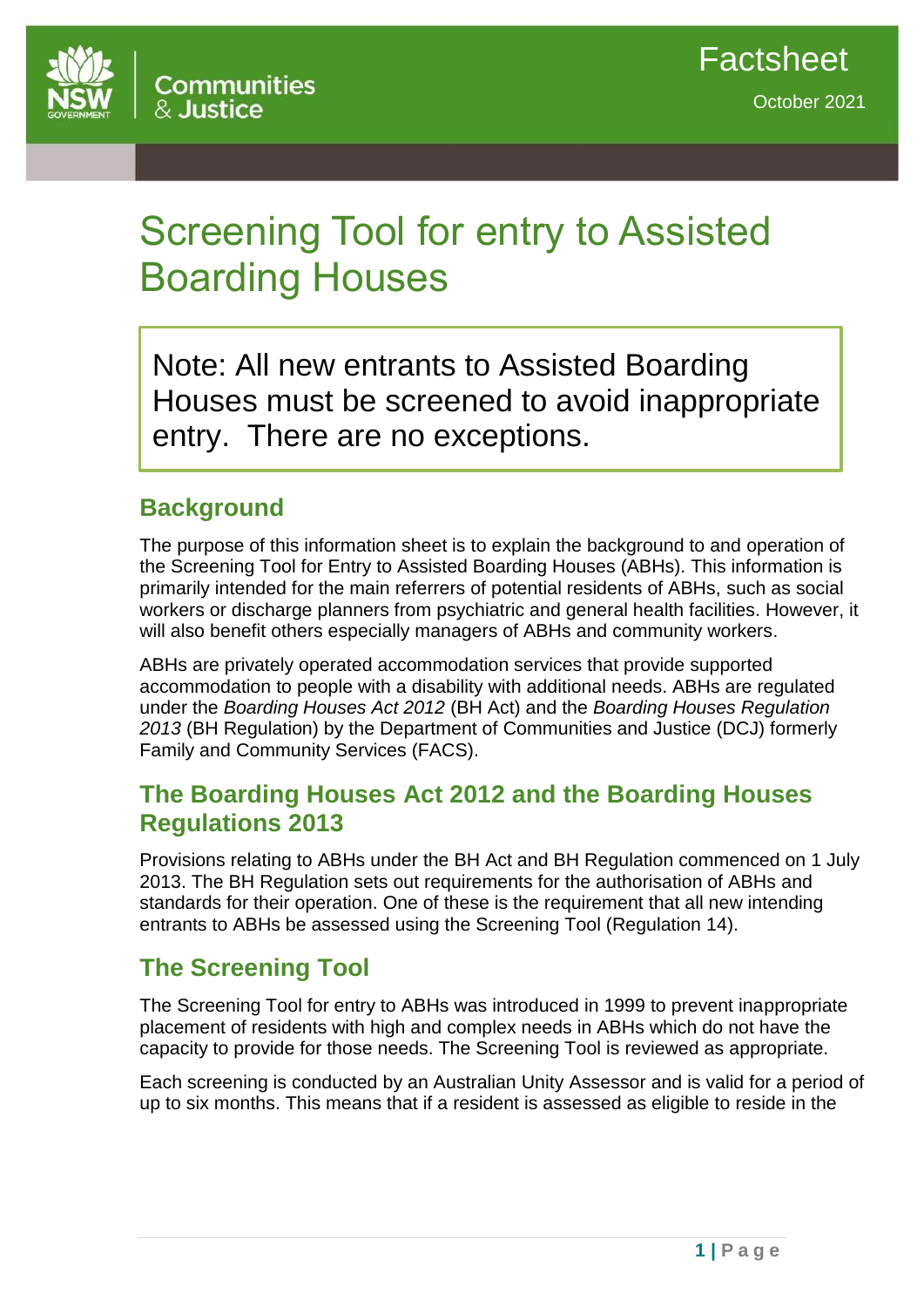

ABH, the resident can enter the ABH six months from the date of screening. A person is able to move between ABHs without having to be re-screened.

A further screening will be required if the resident is absent from an ABH for six months or more, and they want to return to the ABH or move to another ABH. Other circumstances where a further screening is required are discussed later in this document.

## **How The Tool works**

The Screening Tool asks a series of straightforward questions about whether a person with a disability could manage in an ABH or not. Depending on the answers to the questions in the Tool, two conclusions are possible:

- Yes, the resident is sufficiently independent that referral to an ABH is appropriate or;
- No, the person's needs are such that it would be inappropriate for them to reside in an ABH and a referral or transfer to other more suitable accommodation is required.

People considered not suitable to reside in an ABH will receive a letter with information.

# **The Role of Australian Unity Home & Disability Service Staff**

Australian Unity Home & Disability Service staff are not expected to fill vacancies in ABHs or to take on the responsibility of finding accommodation for a person who has been screened and found not suitable for entry. Their role is to screen people and then make appropriate recommendations.

## **Do current residents of Assisted Boarding Houses need to be screened?**

A current resident will need to be screened if:

- their physical health or psychiatric condition significantly deteriorates. Any of the following people may request a further screening: the Licensee or Manager of the ABH; a service provider such as a caseworker, or other service provider funded under the Boarding House Reform Program; the person's doctor; and/or "person responsible" or legal guardian;
- the resident is admitted to hospital and the admission is a result of a deterioration in the resident's physical health or psychiatric condition, and the admission is for a period of six months or more. Where the admission is less than six months, and the resident is likely to return to the same level of independence as before the admission, a further screening is not required;
- a resident is absent from an ABH, for any reason, for six months or more.